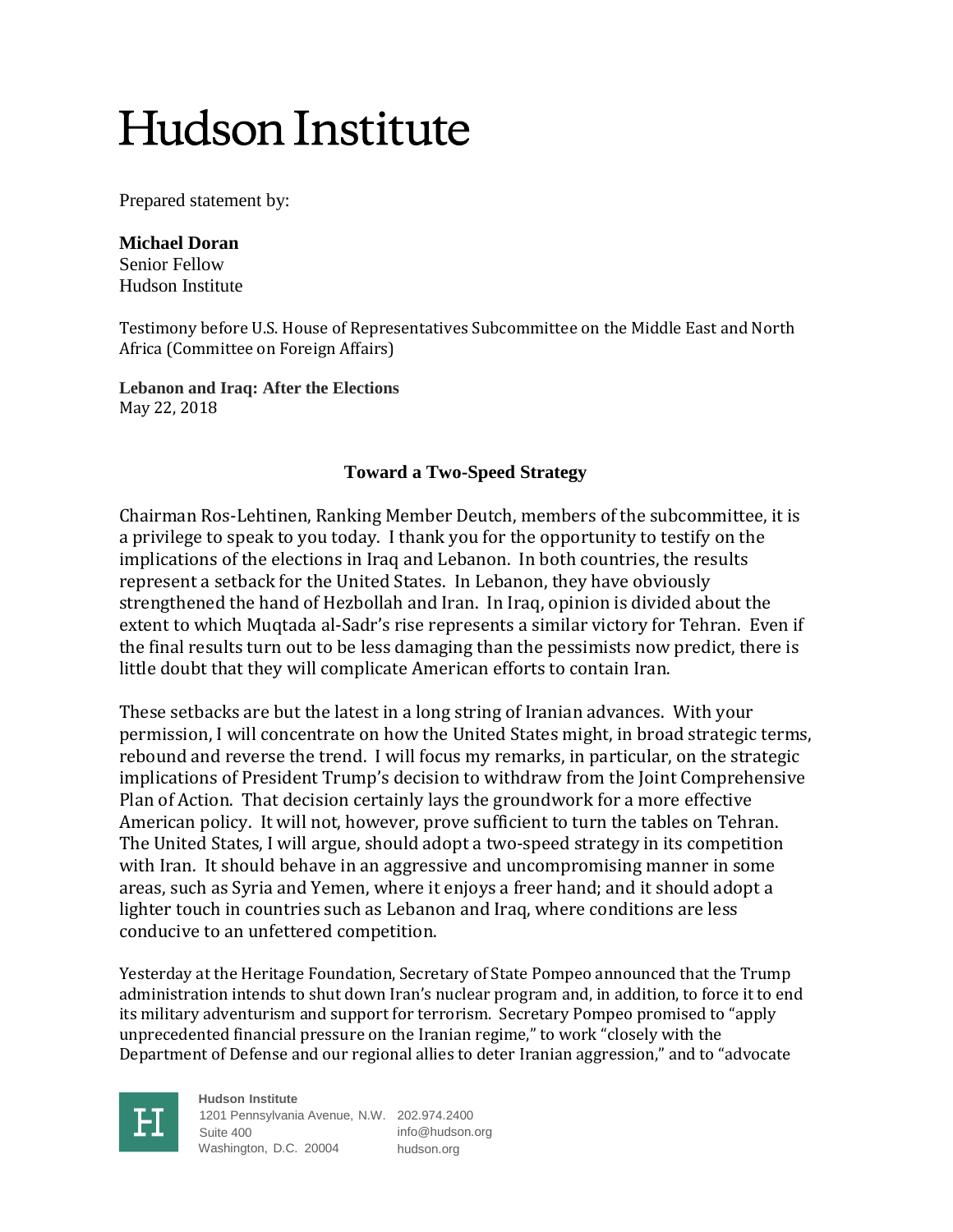tirelessly for the Iranian people."

He listed some twelve steps that Iran must take in order for the United States to accept it as a normal member of the family of nations. Iran will not take these steps willingly. Truth be told, the day it complies with all of them will be the day after the Islamic Republic ceases to exist. The Trump administration, that is to say, has announced a policy of long-term, aggressive containment, not unlike the policy the United States adopted toward the Soviet Union in the Cold War.

We must have no illusions. Success will hinge on grinding down the Iranians—on naked coercion. Secretary Pompeo did not shrink from the question of coercion, but he made it sound easier than it will be. "[W]e will track down Iranian operatives and their Hizballah proxies operating around the world and we will crush them," he said. The word "crush" is certainly evocative, but how believable is it? Taken literally, it implies that American soldiers will soon be fighting on the ground in Lebanon and Iraq against Iran's proxies. But that's not going to happen. For years now, leading figures in both political parties—including President Obama and President Trump—have displayed a deep aversion to open-ended military commitments in the Middle East. The United States, one must conclude, will think twice before attacking Iran's proxies directly. How, then, does the Trump administration propose to "crush" them?

Perhaps Secretary Pompeo used the word to signal of resolve—to warn Iran not to test us. If so, it is doubtful that his words frightened leaders in Tehran. This is not the first time that they have heard frightful rhetoric from Washington. In the past, American leaders have often failed to match their words with deeds; and even when they have, Tehran has frequently managed to wear down American resolve. The prototypical example, of course, is President Reagan's decision, in 1983, to dispatch the Marines to Beirut as part of a multi-national peacekeeping force. His staying power dissipated quickly, however, after Hizballah, undoubtedly acting on orders from Tehran, drove two truck bombs into the Marines' barracks, killing 241 Americans and 58 Frenchmen. The US troops withdrew, and the United States exacted no price from Iran for its aggression.

If President Trump's resolve is to prove more lasting, he must back it up with a sustained set of coercive policies. Economic sanctions will be a key component of such a policy, but they will not do the job alone. Success will also require the use of force.

Finding the right mix of sanctions and force will prove to be a particularly daunting task, thanks to the size of the coalition opposing President Trump's decision to abandon the nuclear deal. Significant elements of the national security elite (including parts of the military) strongly disapprove of getting tough with Iran. To make matters worse, European allies, China, Russia, some of the president's domestic political opponents, and an influential segment of the American media stand ready to use the first sign of trouble to convince the American public that the president is leading the country into the abyss.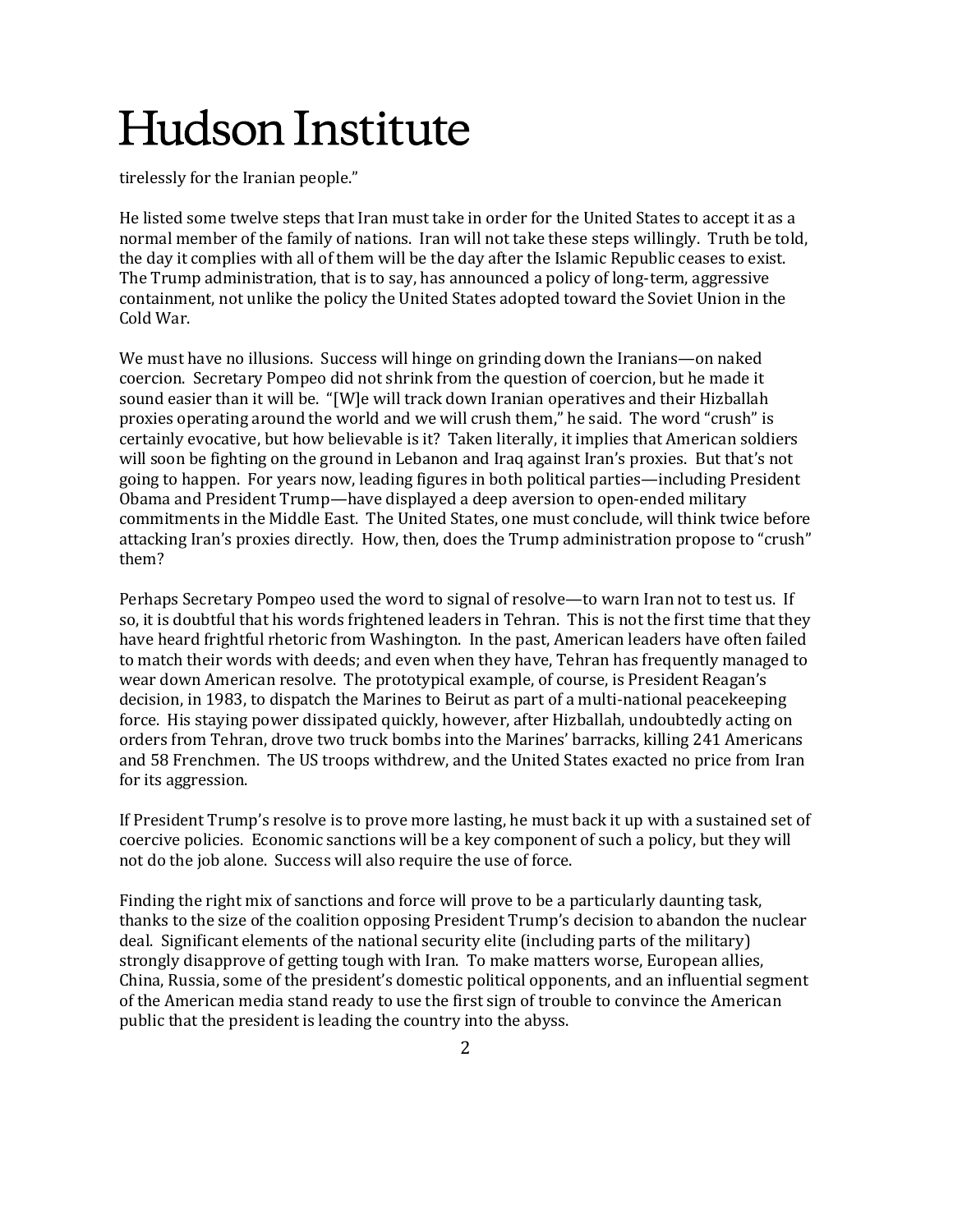Ask yourself this. Would the equivalent of a Marine Barracks bombing today convince skeptics in the national security elite to line up behind the new policy, or would it renew their commitment to destroy it? The challenge before the president is to bring the requisite force to bear against Iran without supporting the accusation that he is behaving with unprecedented recklessness.

His opponents paint the new policy as a choice of war over peace. The "peace" that they extol, however, was appeasement masquerading as a new relationship between fictive Iranian moderates and the West. In reality, the United States was strengthening the Iranian economy while the Revolutionary Guard Corps went on the offensive, spreading its malignant influence by force throughout the Middle East. This phony peace curtailed none of the Iranian ambitions that the United States and its allies find threatening—including Iran's nuclear program. On the contrary, it fueled those ambitions. Be that as it may, in the eyes of President Trump's detractors, the problem that most needs solving is his call to coercion, not Iran's behavior.

For President Trump's policy to be successful, he need not match Iran move for move. He need only stress the Iranian system in enough arenas simultaneously to make the total cost of its malignant behavior prohibitively high. The United States certainly has the potential to exact such a price, with a relatively minor exertion on its part, but it will require an integrated approach. Historically, the subordination of policy toward each country in the Middle East to a regional Iran strategy has proven notoriously difficult to pull off. In the recent past, for example, the regional priority has been to counter the Islamic State. Iran policy has always been the second priority, if that. As a result, Iranian-backed militias have enjoyed a permissive environment almost everywhere along the line from Baghdad to Beirut.

Those of us who support the president's new policy, therefore, must strongly urge him to define countering Iran, not the Islamic State, as the top national priority in the Middle East and to orient the bureaucracies accordingly. One practical way of nudging the administration in the proper direction is to call for a survey of resources across the executive branch. During the George W. Bush administration, in which I served, the State Department carried out an internal assessment that revealed something remarkable: the Department was devoting more personnel to Norway than to Iran. This state of affairs was, in part, a legacy of the Cold War. Secretary of State Condoleezza Rice took immediate steps to bring the allocation of resources into alignment with new priorities.

I strongly suspect that a similar imbalance has once again emerged—and not just or primarily in the State Department. The Obama administration constructed a network of bureaucratic machinery, spanning multiple agencies, to counter the Islamic State. Built as it was on top of the vast counterterrorism apparatus created to fight al-Qaeda, this machinery is now far larger than the actual threat from Sunni terrorism warrants. The Trump administration should call on each agency to survey resources and personnel allocated to the fight against al-Qaeda and the Islamic State, and it should reallocate some percentage of both to the effort to counter Iran.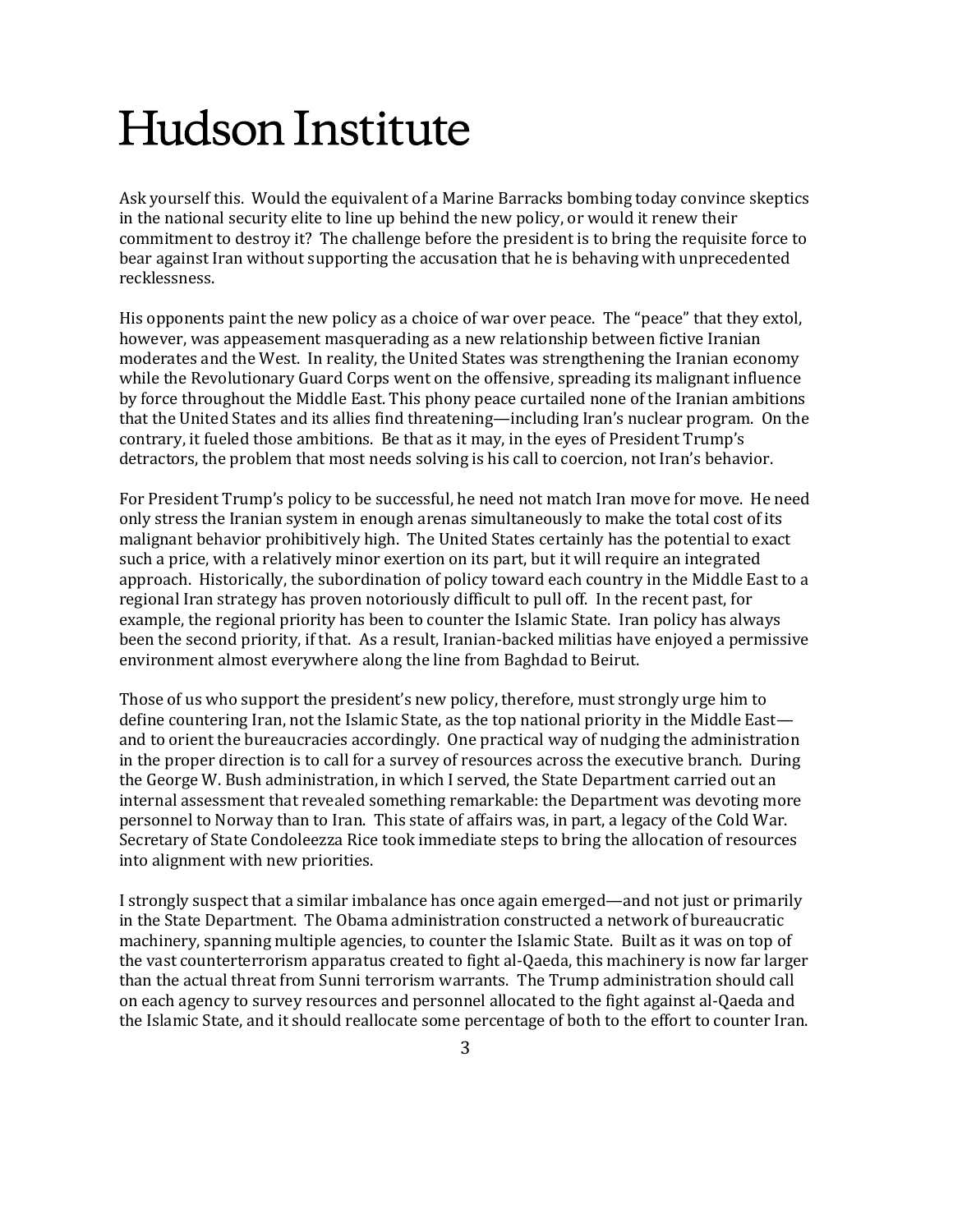But reallocating resources is the easy part. Much harder is actually changing policy across the Middle East. To bend our minds around the challenge that President Trump faces, it is helpful to consult a recent report, "U.S. Policy Toward Iran: Strategic Options," prepared by the Middle East task force of the Bipartisan Policy Center. The report makes no recommendations. Its primary value is in offering us the language for describing the three basic policy options that are on offer: rollback, containment, and modus vivendi.

The Trump administration has now clearly adopted a goal of rollback. However, it has yet to institute policies across the Middle East that will certainly achieve its stated goals. The main problem facing the administration is the legacy of the Obama administration, which completely abandoned rollback as a viable strategy. President Obama's unstated approach, which he and his senior officials denied when queried, was to seek a modus vivendi with Tehran. Due to the complex political crosscurrents in the Middle East, however, President Obama was not able to carry out a uniform modus vivendi policy. But he certainly came close. In Lebanon, Syria, Iraq, and Yemen, his successor inherited a two-speed strategy that limited American options either to containment or modus vivendi. In each case, the rollback option was simply no longer available.

Trump's moves have begun to revive the rollback option in certain arenas, but it would be unrealistic to expect administration to implement it everywhere. A uniform rollback policy is unattainable. In countries such as, for example, Lebanon and Iraq, basic prudence calls for a lighter touch. Nevertheless, even in those countries it would not be unreasonable to expect President Trump to stiffen American policy. His broad goal should be to develop a new twospeed strategy, one that relied solely on rollback and containment. In the fullness of time, he should work to eliminate modus vivendi as an option anywhere.

Rollback, of course, implies some use of hard power. It is, therefore, most safely pursued in Syria and Yemen, where the United States and its allies are already engaged in military operations. The case of Syria is particularly noteworthy. In his speech yesterday, Secretary Pompeo called on Iran to "withdraw all forces under [its] command throughout the entirety of Syria." This demand was new and sweeping. It represents, however, a goal that the American military, has repeatedly rejected. The military's sole mission in Syria, it has frequently reminded us, is simply to defeat the Islamic State.

Devising coercive policies that support the administration's aggressive political goals is a task that should occupy the attention anyone interested in the success of President Trump's Iran policy. The most direct way to achieve this goal would be for Congress to authorize the use of military force against Iran in Syria. From a political point of view, however, this option is probably unrealistic. But that fact need not deter us. The United States also has indirect ways of striking at Iran—ways that do not risk drawing the United States into a quagmire.

The easiest of these is to support allies who already in the fight. Secretary Pompeo's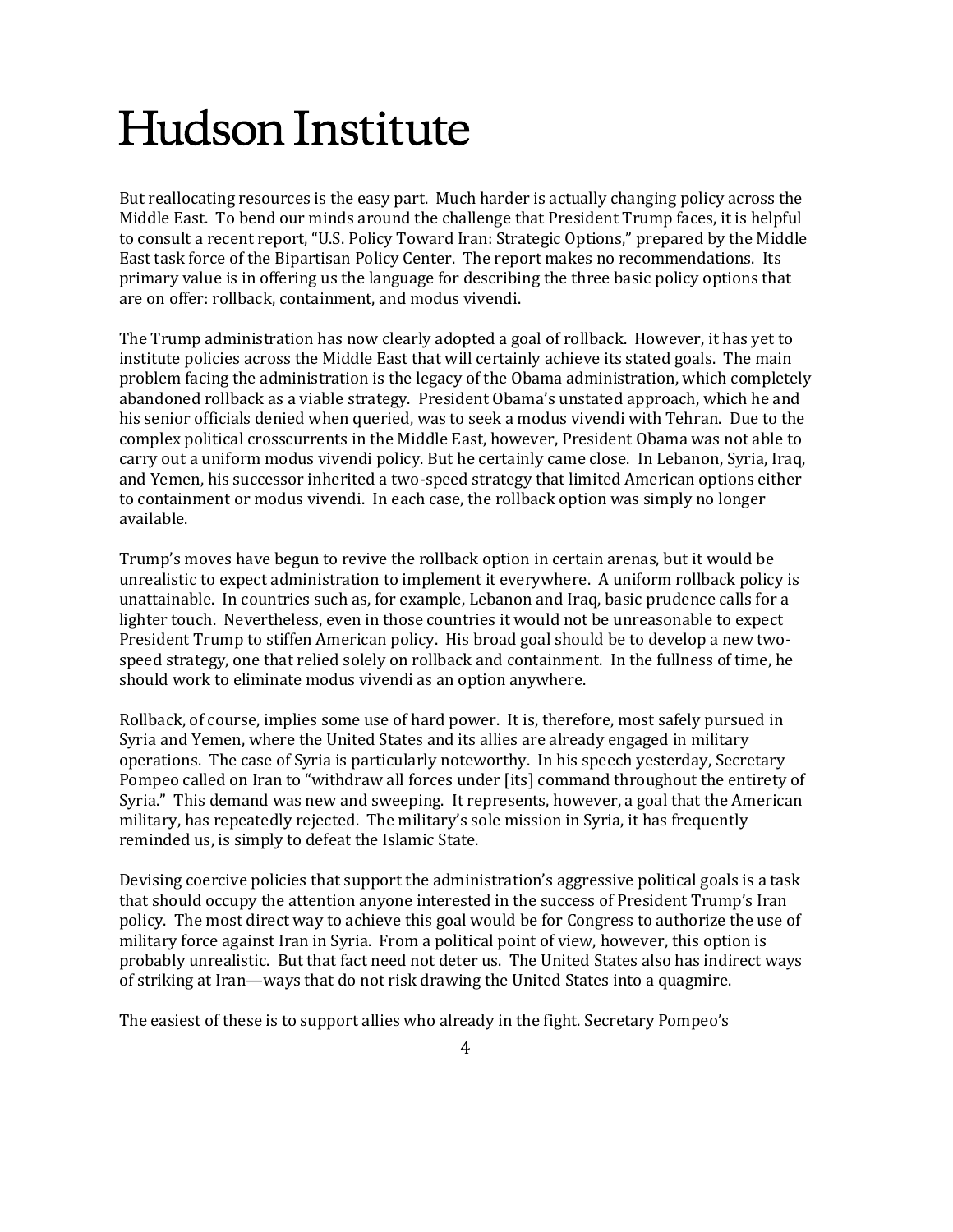Syria goals are notable for bringing America's declared policy into perfect alignment with Israeli policy. In contrast to the United States, Israel is already engaged in military operations whose stated goal is to drive Iran from Syria. We should therefore ask ourselves what actions we might take to strengthen Israel's hand. Militarily, these might include, on the passive end of the spectrum, positioning our forces so as to deter Russian counterattacks against Israel. On the activist end, they might include arming and training Syrian forces to engage in operations against Iran and its proxies—much as we armed the Mujahedeen in Afghanistan in the 1980s.

Diplomatically, the United States might associate itself much more directly with the red lines that Israel has announced regarding the Iranian presence in Syria. Israel has, for example, called for pushing Iran and its proxies away from its border on the Golan Heights. Who is prepared to say that Washington has done all in its power to demonstrate to Moscow that it fully supports this goal? In short, a policy of greater coordination with Jerusalem is both possible and desirable.

In Yemen, too, greater coordination with Saudi Arabia is worth pursuing. More to the point, if the United States fails to increase support for allies who are directly engaged militarily action against Iran and its proxies, the new rollback policy will likely remain a pious aspiration rather than a realistic plan.

In Lebanon and Iraq, conditions will not support a hard rollback policy. In these countries the goal should be to shift the policy away from modus vivendi and in the direction of containment. In Iraq, the priority, of course, is the dismantlement of the militia infrastructure that the Iranians have built. In Lebanon, many voices have called for an end to American support for the Lebanese Armed Forces. I am much less attracted to this option than to using sanctions to force the Lebanese banking sector to choose between doing business with Hizbollah and Iran or doing business with the United States and its financial institutions. American policy has repeatedly avoided taking this action for fear of destabilizing Lebanon. In practice, however, heeding this fear has amounted to bowing to Hizballah's blackmail. It has given Iran a free hand with the predictable results than we now face.

Chairman Ros-Lehtinen, Ranking Member Deutch, and members of the subcommittee, allow me to end with a note of caution. Iran will not take a coercive American policy sitting down. It will strike back—and it will do so cleverly. It has ten obvious levers to pull:

- 1) Adopting a charm offensive in Europe.
- 2) Denying America allies inside Middle Eastern countries, by coopting and coercing key interlocutors.
- 3) Using proxies to take Americans and citizens of allied countries hostage.
- 4) Subjecting American troops in Lebanon, Syria and Iraq to attacks.
- 5) Seeking diplomatic assistance from the Russians and the Chinese, who have a vested interest in seeing American coercion fail.